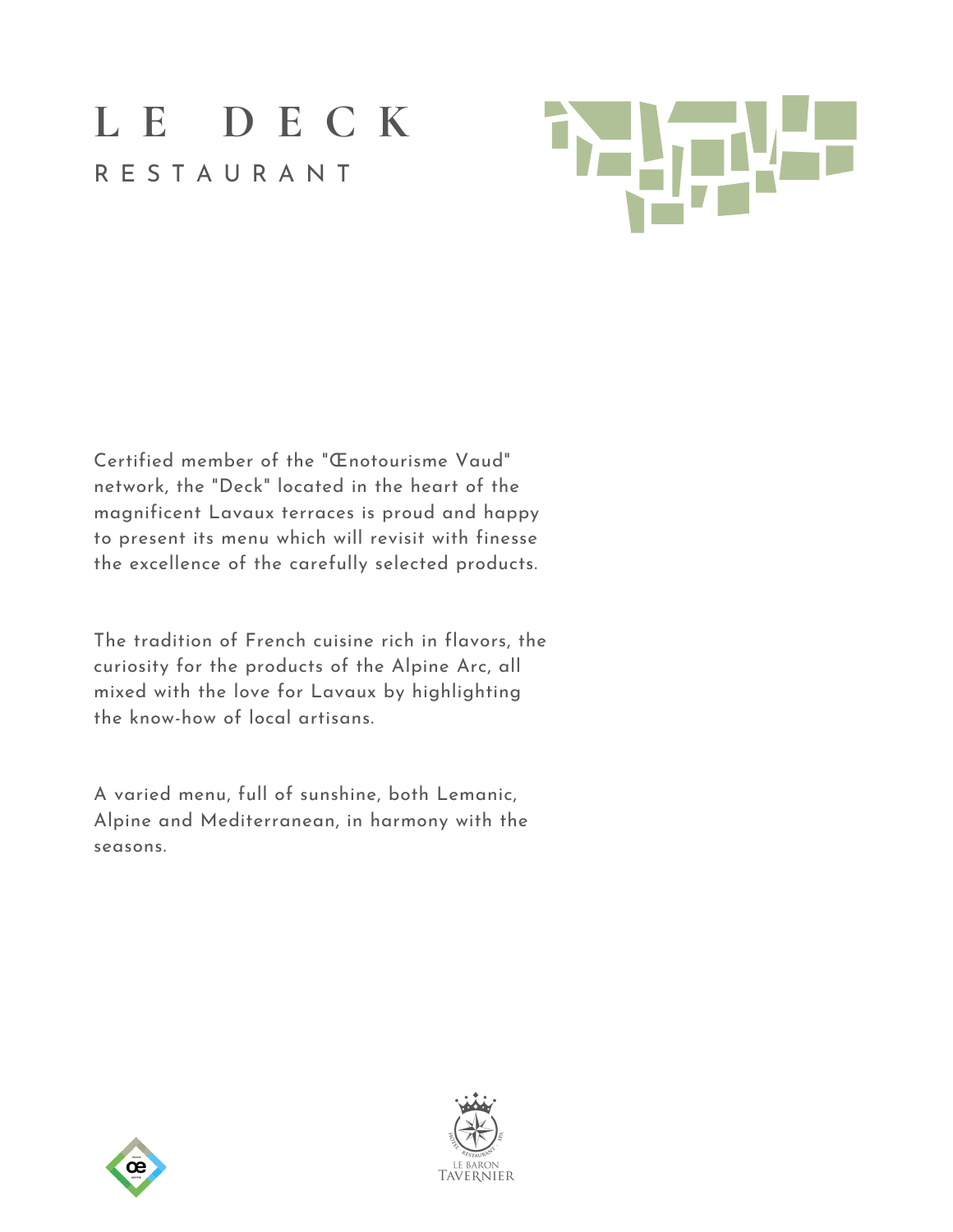

### **S T A R T E R S**

Fresh linguine, creamy Etivaz cheese steamed morells and crunchy green asparagus CHF 36.00

Flame-burned tuna seasonal vegetables with coriander and Swiss salty meringue **① ③ CHF 34.00** 

> Pata blanca Excellence from Frères Alcala toast with condiments and basil CHF 32.00

Fresh Spring salad, crunchy vegetables and quinoa **A** A CHF 22.00

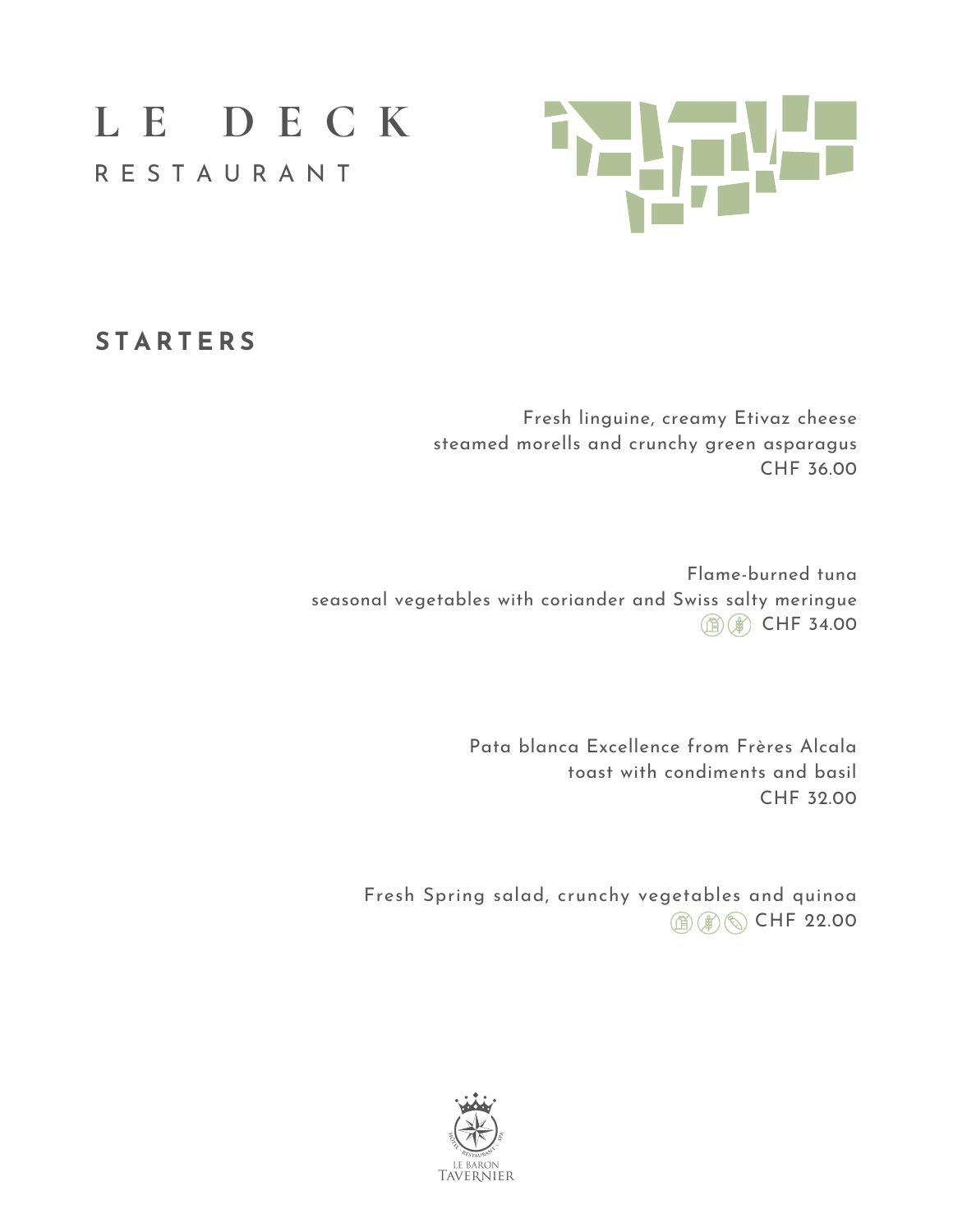

## **T H E E S S E N T I A L S**

Swiss matured beef tenderloin gourmet waffle flavoured with olives from Liguria  $(*)$  CHF 64.00

Lake Geneva perch fillets according to delivery, 180 gr local french fries and fresh herbs mayonnaise CHF 54.00

> Spring stuffed vegetables "à la niçoise", mashed green peas **A** A CHF 31.00

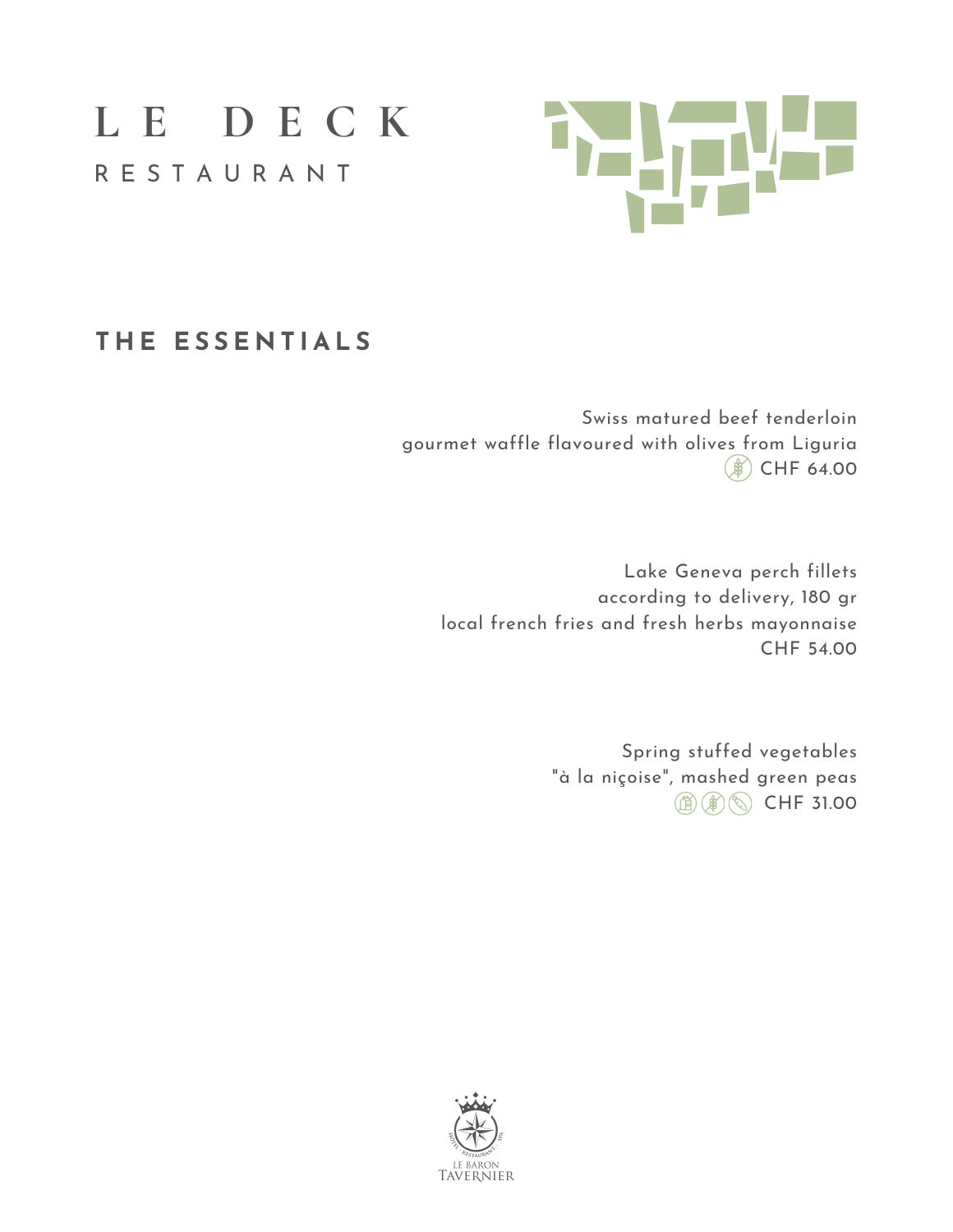

## $THE$  **INSPIRATIONS**

Veal fillet with sage stuffed zucchini, provencal socca  $(*)$  CHF 60.00

Roasted arctic char from Riviera Vaudoise artichokes, creamy peas and crunchy raviolis **6 CHF 49.00** 

Swiss crispy pork from Vaud with rosemary early potatoes and slightly smoked cromesquis CHF 43.00

Fritto misto from mediterranean and Léman mid-smoked melanzane, bourride sauce with lemon CHF 39.00

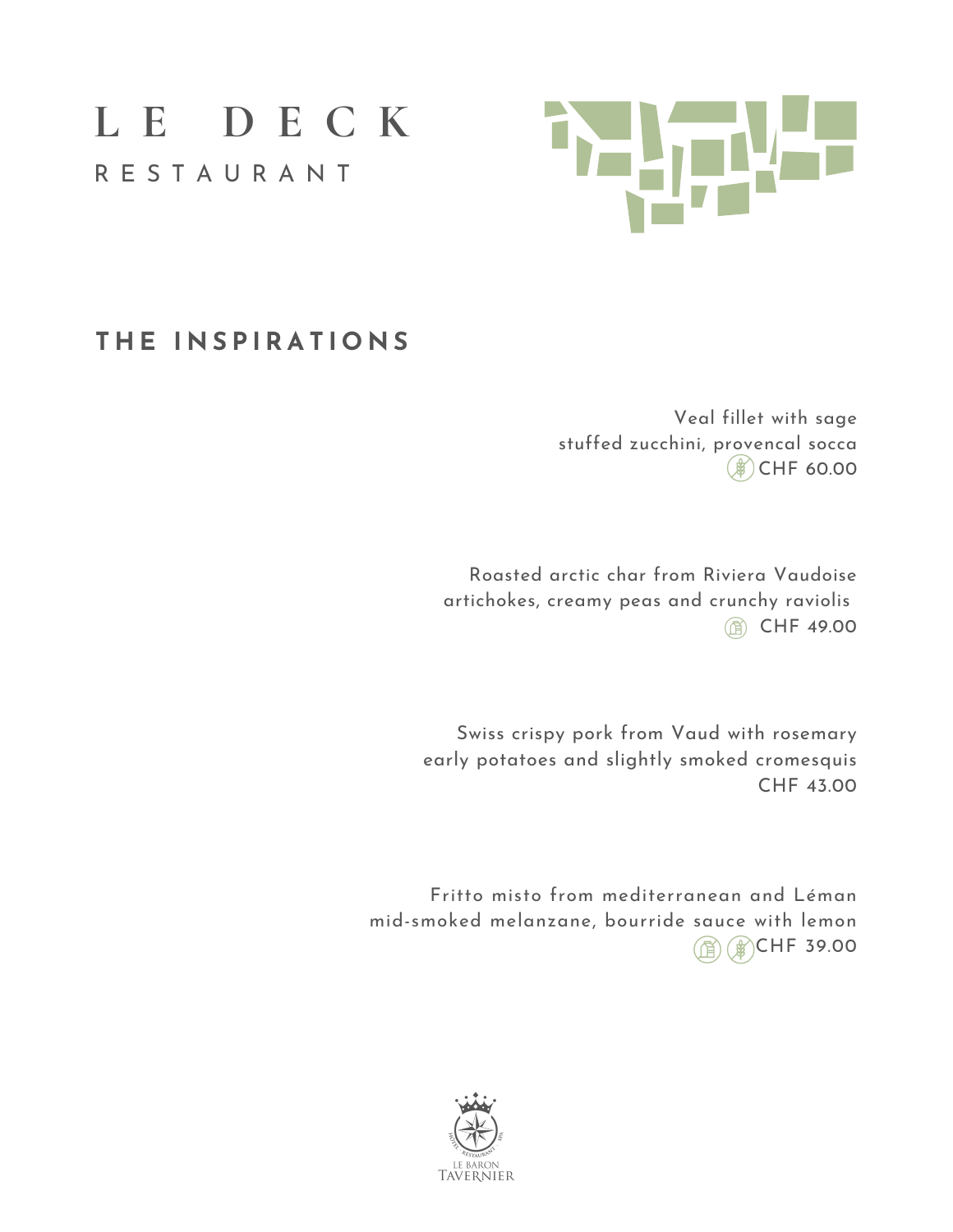

## **D E L I C A C I E S**

Cheese platter: 5 different kinds from "Maison Dutweiller" CHF 24.00

> The cheese of the moment CHF 14.00

Baba with elderberry flavour lace with sicilian almonds, strawberry sorbet CHF 18.00

> Crispy pavlova with citrus fruits verbena chantilly and fresh lemon bio CHF 18.00

> > Black chocolate Grand Cru raspberry jam and cocoa biscuit CHF18.00

Home made ice creams and sorbets Pastry Chef's inspirations CHF 16.00